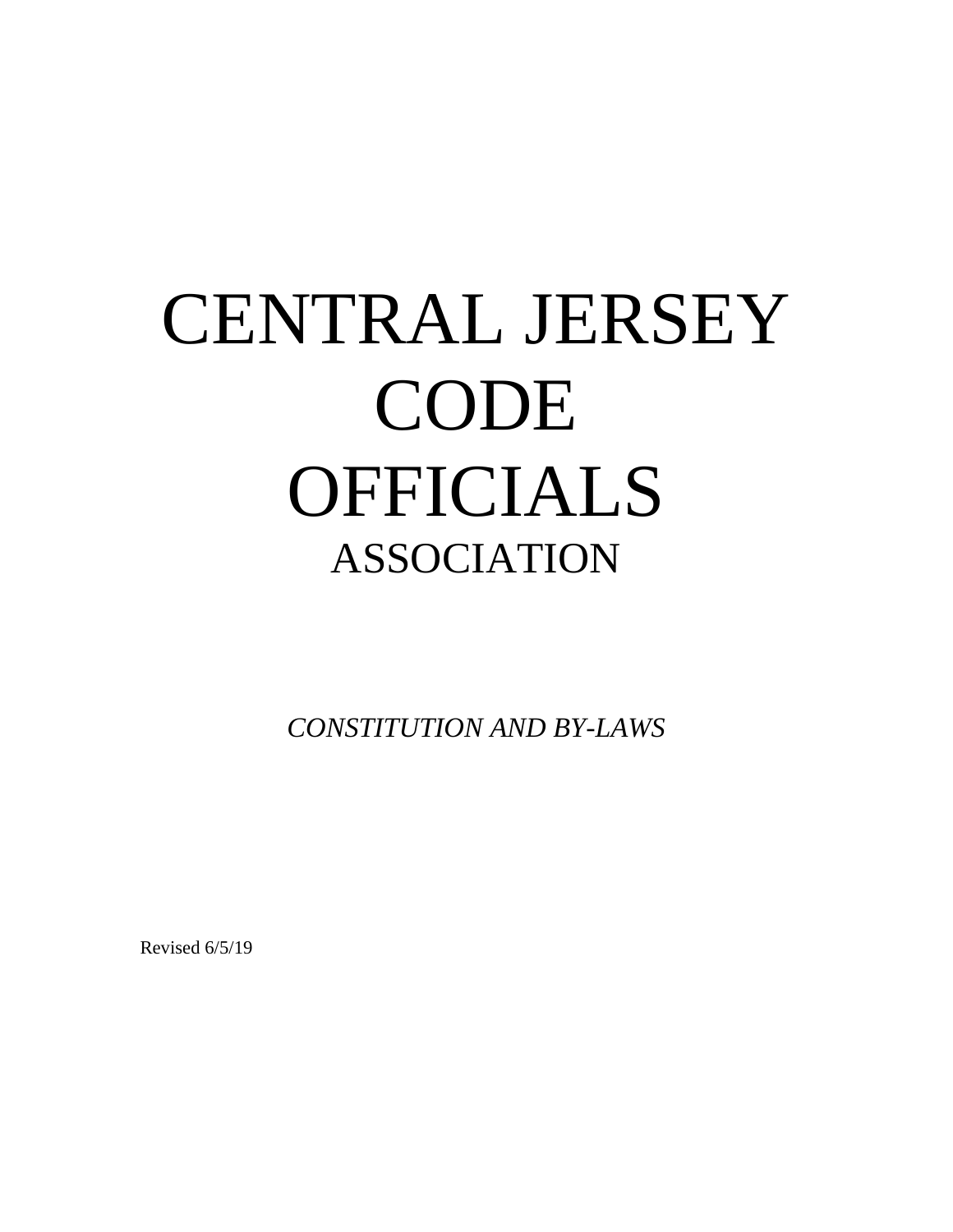# **CENTRAL JERSEY CODE OFFICIALS ASSOCIATION TABLE OF CONTENTS**

### **Constitution**

| <b>SECTION I:</b>     |
|-----------------------|
|                       |
|                       |
| <b>SECTION II:</b>    |
|                       |
|                       |
|                       |
|                       |
| <b>SECTION III:</b>   |
| $FUNCTION \dots 1000$ |
|                       |
| <b>SECTION IV:</b>    |
|                       |
| 6                     |
|                       |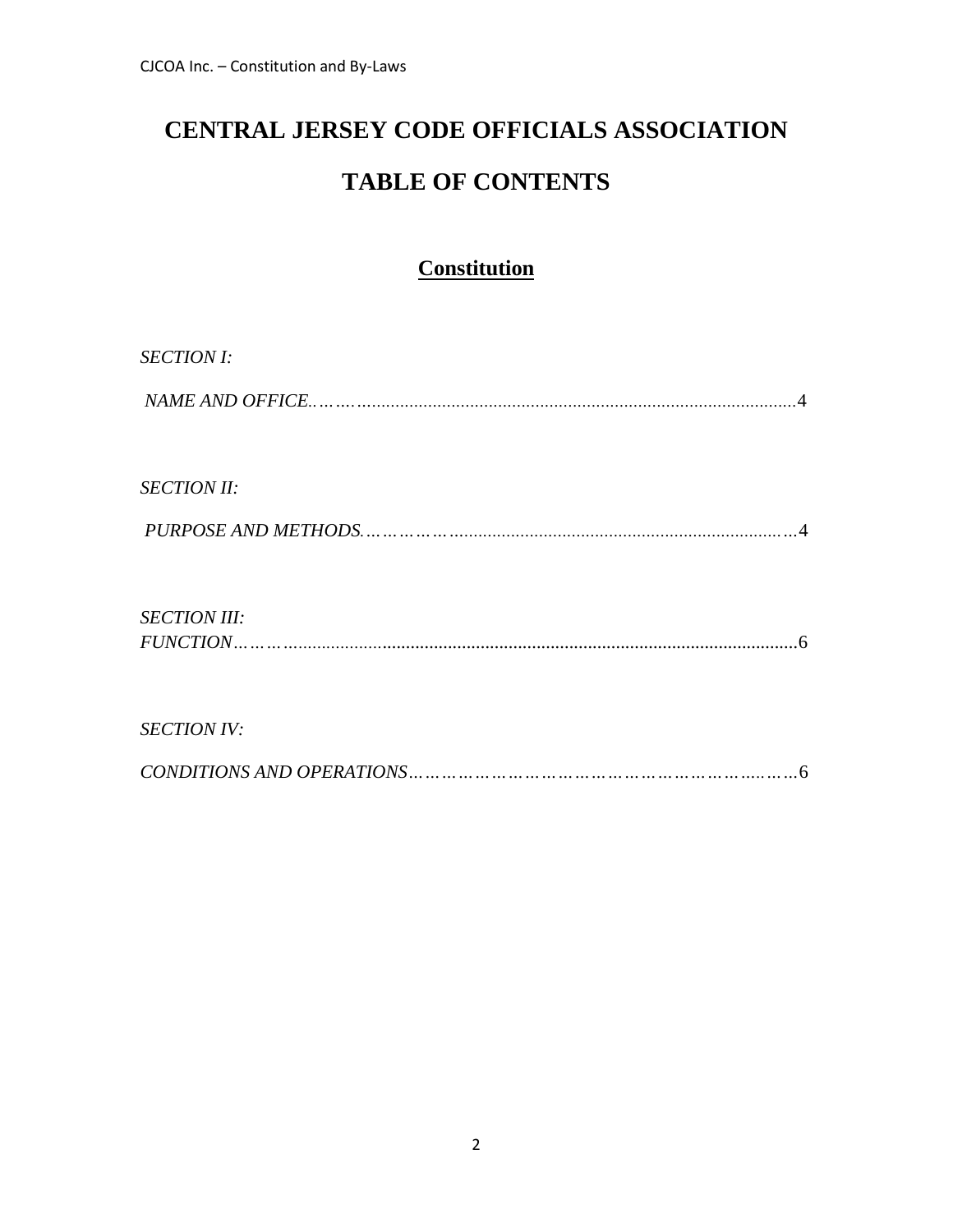### **By-Laws**

| <b>ARTICLE I:</b>                               |
|-------------------------------------------------|
|                                                 |
| <b>ARTICLE II:</b>                              |
|                                                 |
| <b>ARTICLE III:</b>                             |
| 1-Active Regular Membership                     |
| 2-Associate Membership                          |
| 3-Life Membership                               |
| 4-Honorary Membership                           |
| ART'ICLE IV: DUES ASSESSMENT AND TERMINATION OF |
| <b>ARTICLE V: DUTIES OF</b><br>.8               |
| 1-President                                     |
| 2-Vice President                                |
| 3-Secretary                                     |
| 4-Treasurer                                     |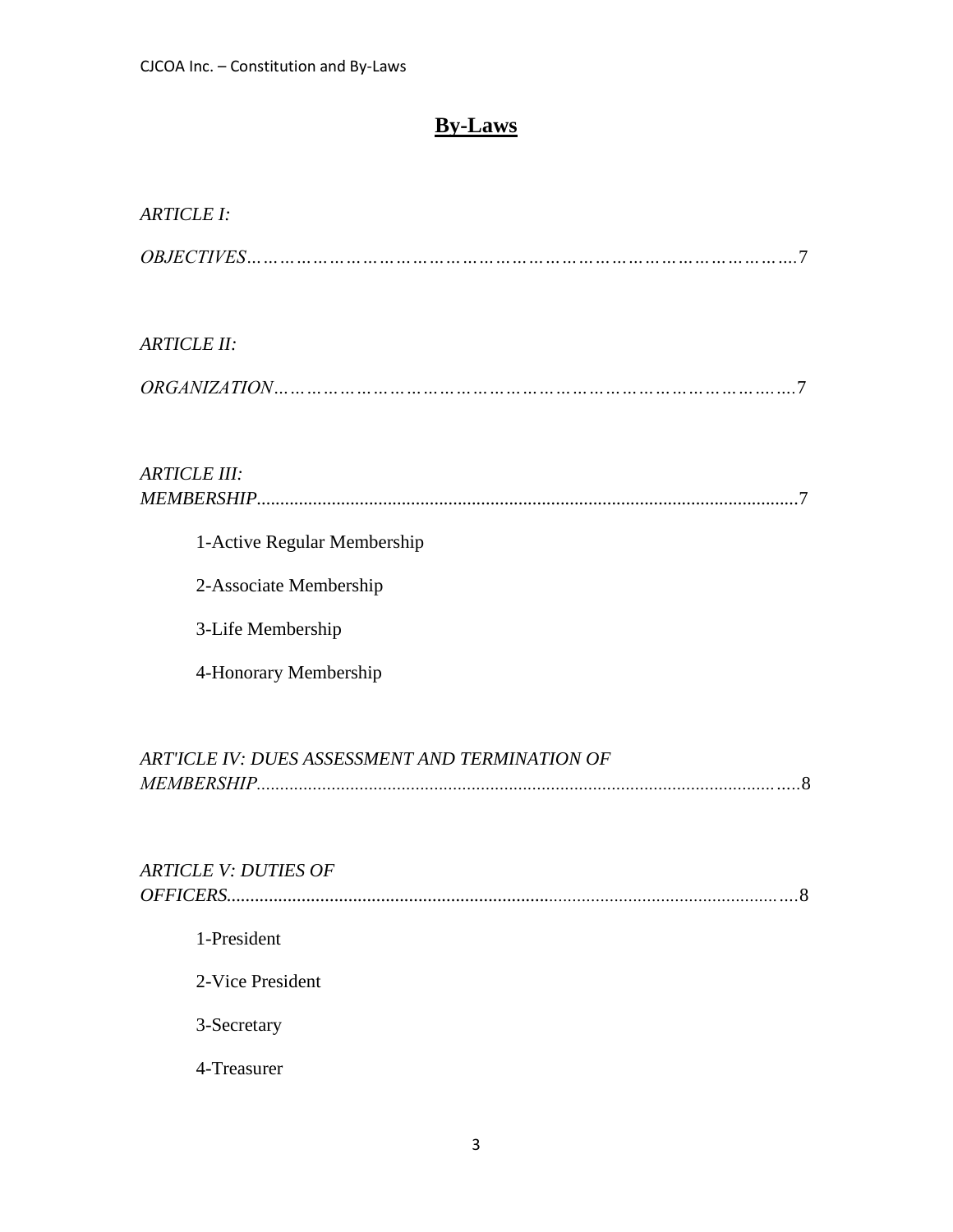#### *ARTICLE VI: ELECTION OF OFFICERS......................................................................................................................….*9

#### 1-Regular Election

- 2- Special Election
- 3- Candidacy
- 4- Nomination by Committee
- 5- Nomination from the Floor

#### *ARTICLE VII: COMMITTEES AND*

|--|

# 1-Executive Board 2-Board of Directors 3-Legislative 4-Finance and Audit 5-Education 6-Membership 7-By-Laws 8-Historical 9- Scholarship 10-Good & Welfare 11-Program 12-Public Relations 13-Code Change 14-Nominations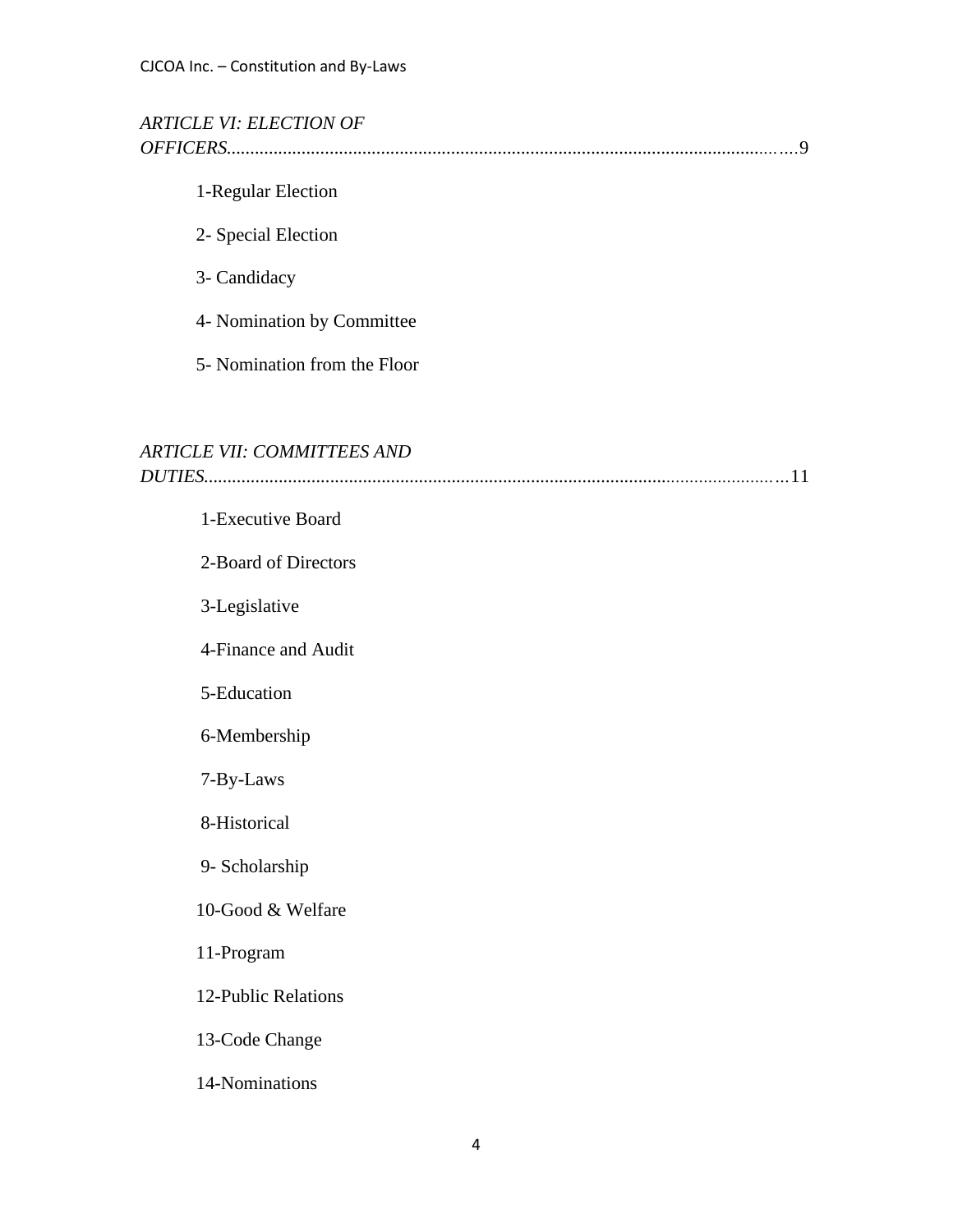#### 15- Ad-Hoc (liaison)

A. Building Safety Conference Week

B. Architect's Association

C. NJ Department of Community Affairs (DCA)

D. ICC Representative

E. ICC Region VII

16-Website

17-Others

### *ARTICLE VIII: MEETINGS.............................................................................…………………..................*14

1-Annual

2-Regular

3-Special

4-Executive

5-Board of Directors

6-Committee

### *ARTICLE IX: AMENDMENTS*………………………………......………………………………….…..15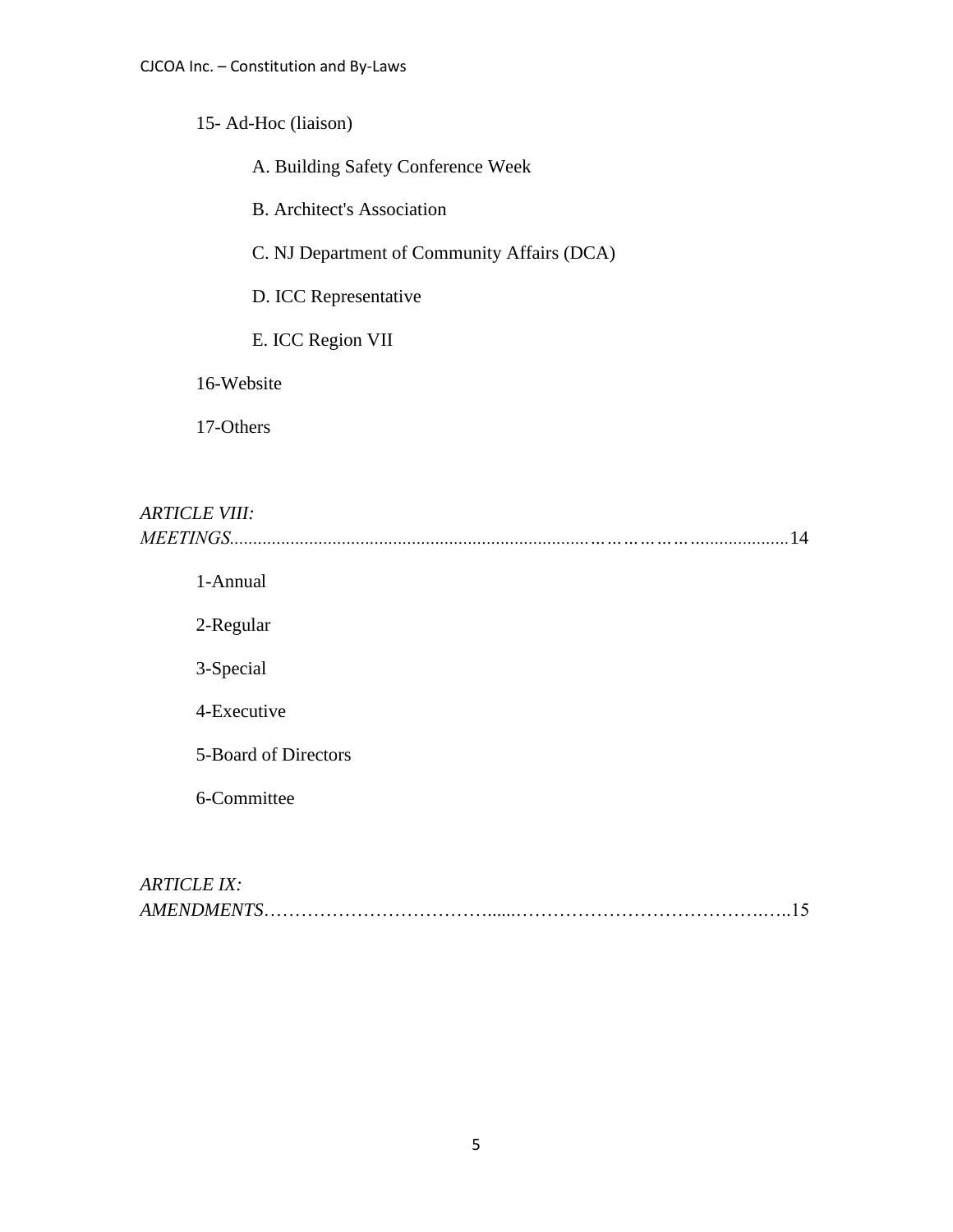# **Constitution**

#### *Section I*

Name and Office

#### **Name:**

The name of this organization shall be the Central Jersey Code Officials Association Incorporated.

#### **Office:**

The principal office of the organization in the State of New Jersey shall be located in the Secretary's office or P.O. Box 892 Princeton Junction NJ 08550.

#### *Section II*

Purpose and Methods

#### **Purpose:**

The purpose of this organization shall be:

A. To cooperate with and assist other building officials and other governmental officials in their aims and objectives to the extent they shall be consistent with the purposes herein expressed;

B To promote efficiency and seek improvement in administrative organization techniques and methods as related to the regulation of building construction;

C. To promote among the public better public understanding of the advantages, purposes and functions of the regulation of zoning, housing and building construction, to earn public respect and confidence in the office of building inspection;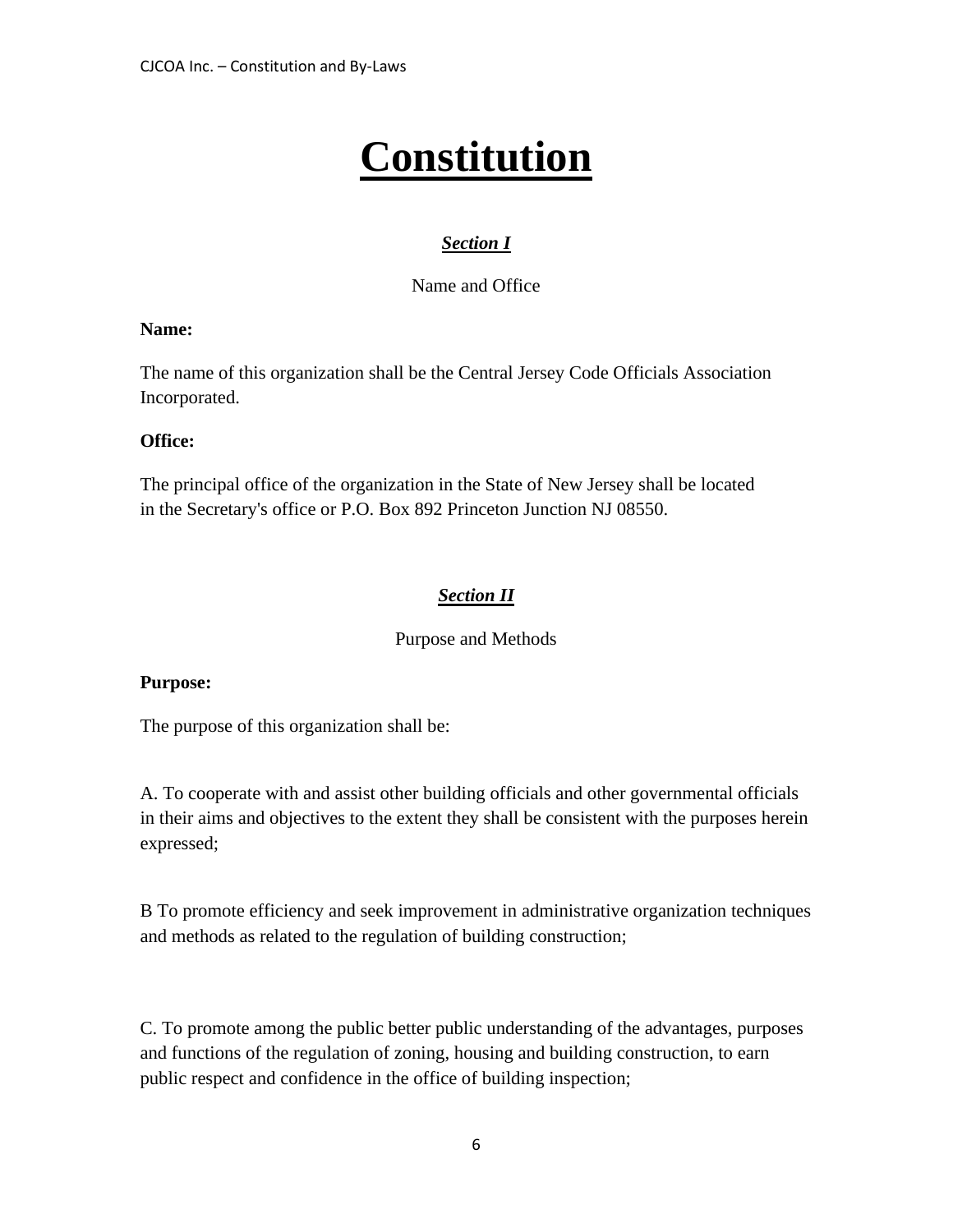D. To foster cooperation between the building officials of the State, the construction industry and government;

E. To promote clear understanding and cooperation between planning, housing, fire prevention, health, sanitation, energy conservation and other governmental departments having functions related to the planning, construction and use of buildings and the installation and maintenance of service equipment in them, for the benefit of the public and the promotion of safety;

F. To promote the acceptance of performance requirements for building materials, equipment and construction methods without prejudice or bias:

G. To participate in and promote the establishment of congruity of building regulations, especially in adjacent, contiguous, or neighboring political subdivisions within an area; for the promotion of public safety against the hazards of life and health; the efficient use and conservation of energy; the advancement of safe methods of building construction; better fire prevention and protection; and relief from the confusion and uncertainty of conflicting building laws and regulations and to the protection of the homeowner and occupants of buildings and structures;

H. To conduct these activities and achieve these objectives without pecuniary profit.

#### **Methods:**

The methods of achieving the purposes of this organization shall be:

A. By enrollment with national, state and regional not-for-profit organizations as an affiliated member;

B. By exchanging and disseminating, through whatever means directed or approved by the Executive Board; ideas and information on administrative procedures and techniques;

C. By maintaining in public office a high degree of integrity and public relations through every legitimate means;

D. By creating good fellowship and mutual understanding among members and with the industry through meetings and similar activities;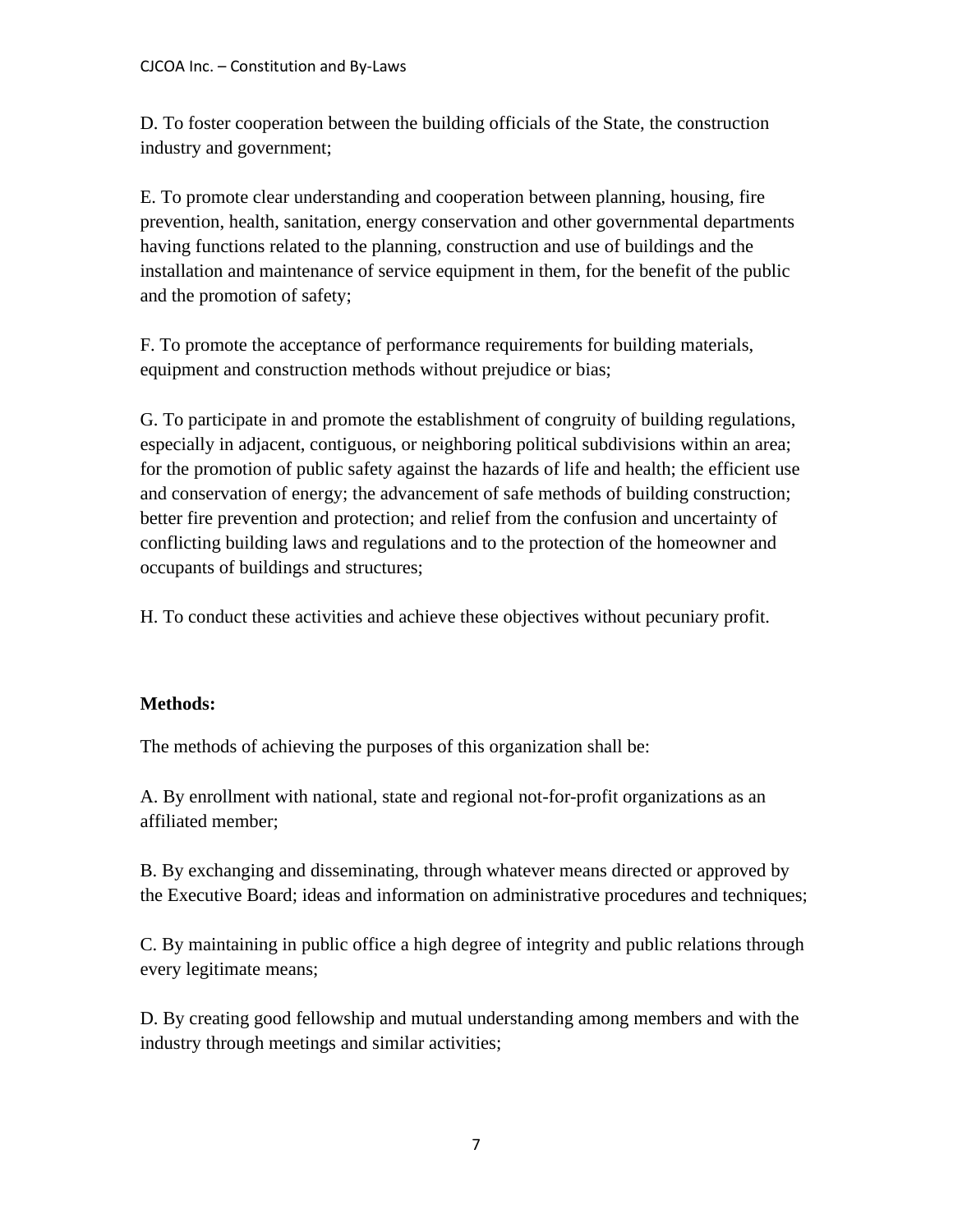E. By publicizing the purposes and activities of this organization through contact with public officials in other branches of government;

F. By moral support to building officials subjected to adverse pressures, and such practical help as the Executive Board may deem appropriate in each individual case;

G. By establishing and collecting dues, fees and other income for the furtherance of the objectives of the organization by any legitimate means;

H. By recognizing and accepting recommendations of established building code organizations and standards authorities so long as they are consistent with sound safety practices.

#### *Section III*

#### Function

The organization shall have the power to adopt By-Laws which may provide for:

A. Various classes of membership and fixing the qualifications thereof;

B. Amount and conditions of payment of dues;

C. The designation of Officers, Board of Directors; their duties, method of election and term of office;

D. The establishment of committees;

E. The holding of meetings;

F. The amendment of this constitution and the by-laws; and

G. Such other matters as may be necessary to fulfillment of the objectives of the organization.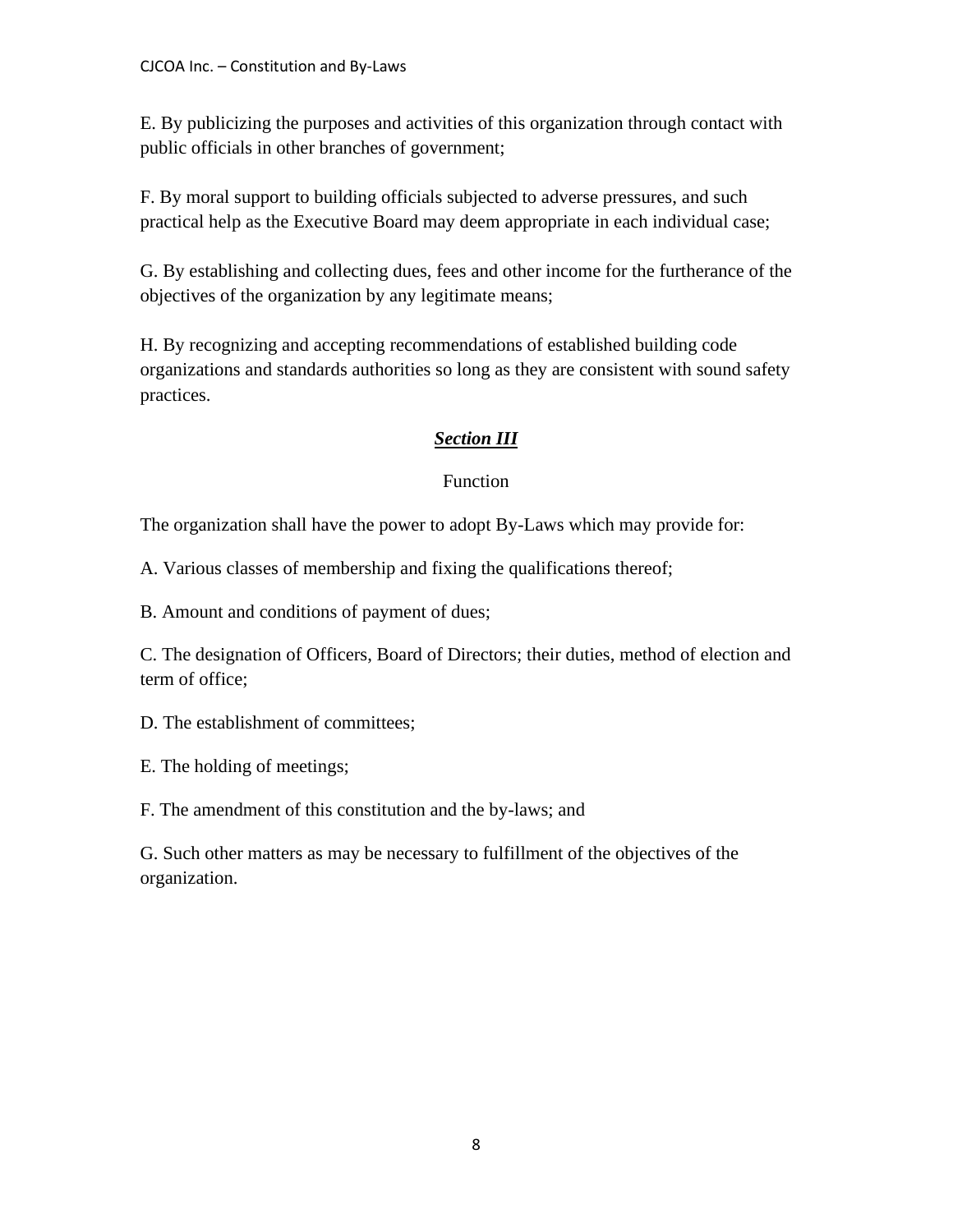#### *Section IV*

#### Conditions of Operation

All assets of this organization shall be exclusively used in furtherance of its purposes herein set forth. No officer, member or employee of the organization, nor any other individual, corporation or interest shall at any time receive or be lawfully entitled to receive any pecuniary profit from the operation or activities of this organization, nor any net earnings thereof, except reasonable compensation for services and reimbursement of necessary travel, and incidental expenses incurred in furtherance of the objectives of the organization.

Upon the dissolution of termination of this organization, no officer, member or employee of the organization, nor any other individual shall receive any profit from or share in any of the assets or property of the organization; but all assets, property and surplus of the organization shall be delivered to vest in an existing organization as nearly similar as may be possible and containing in its constitution provisions having the same effect as those contained in Article II of this Constitution.

In case all the assets of this organization are expended or distributed in accordance with the provisions of this constitution, the organization may be dissolved or terminated.

# **By-Laws**

#### *ARTICLE I*

#### **OBJECTIVES**

Our objective shall be to improve the standards of building code practices; to provide a clearing house for the collection and distribution of useful information relating to New Jersey Uniform Construction Code; to educate the public on the true nature and importance of the work performed by code officials; to sponsor legislative proposals designed to improve construction codes and techniques; to elevate the standard of personal requirement of code officials; to cooperate with other public and private agencies interested in improving construction code administration; in every proper way to promote justice and equity in all construction code programs; and as an ICC chapter, operate within the guidelines of our parent organization.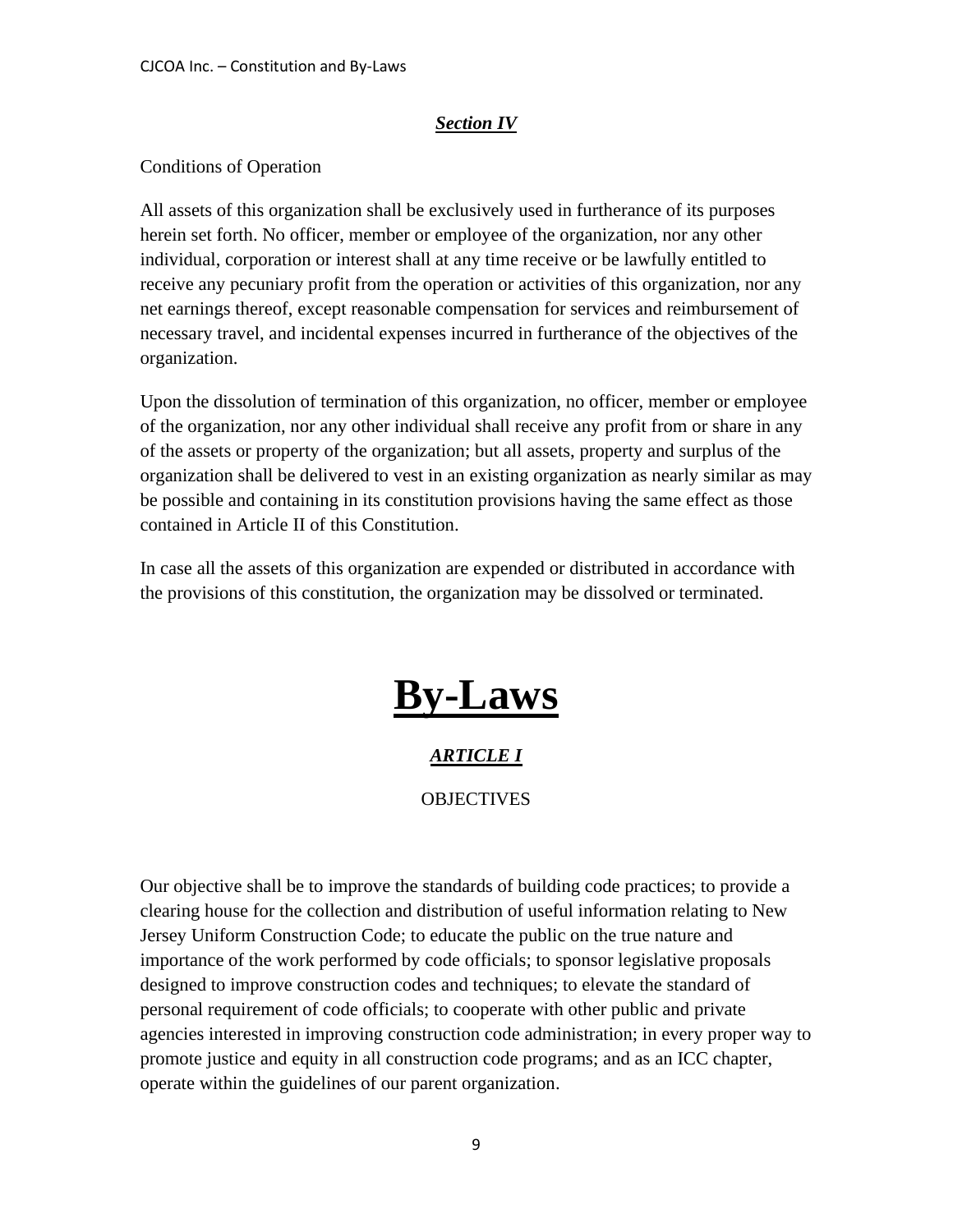#### *ARTICLE II*

#### ORGANIZATION

**1.** The Executive Board of this association shall consist of the President, Vice President, Secretary, Treasurer, and immediate past president. All terms shall be twenty-four (24) months.

**2.** The Board of Directors shall consist of the duly elected officers, past Presidents as appointed by the standing President, and two at -large members all in good standing and working in code enforcement whose terms shall be two (2) years. The President shall appoint these at the annual meeting in December, before the installation of the Officers.

#### *ARTICLE III*

#### MEMBERSHIP

#### **MEMBERSHIP:**

There shall be four (4) classifications of membership: Active regular member, Associate member, Life member, and Honorary Member.

#### **1. ACTIVE REGULAR MEMBERSHIP:**

Any person duly licensed by Department of Community Affairs (DCA), and employed by a Government agency shall be eligible for active regular membership, and shall be afforded all rights and privileges.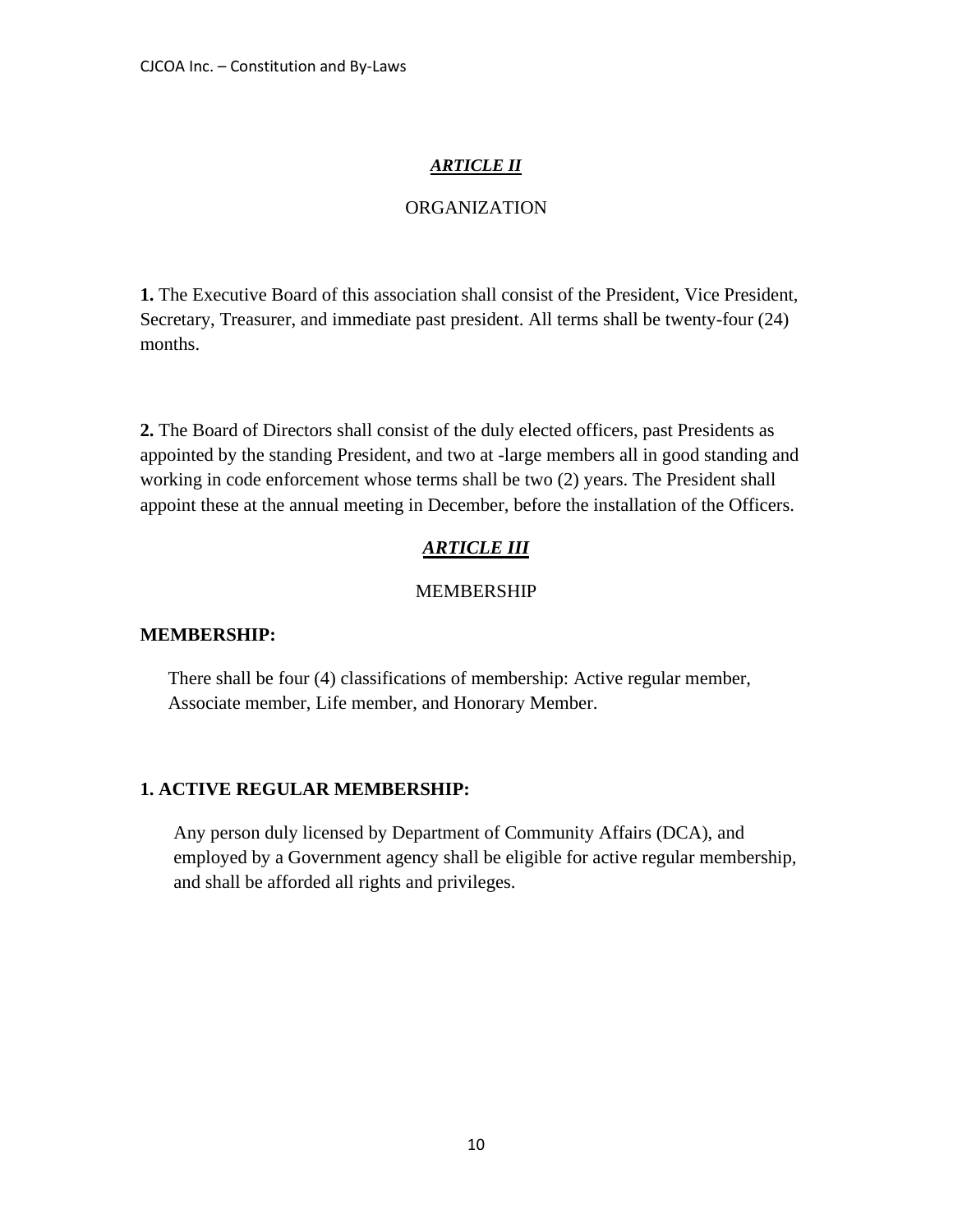#### **2. ASSOCIATE MEMBERSHIP:**

 Any person, firm, or corporation interested in maintenance, promotion, and improvement of the standards of construction, housing, planning, zoning, representatives or manufacturers, architects, engineers, general contractors, financial institutions, insurance companies, and all others engaged in the building industry shall be eligible for associate membership. Associate members shall have all of the rights and privileges of active regular members, with the exception of voting privileges and the right to hold elected office

#### **3. LIFE MEMBERSHIP:**

A member in good standing for a minimum of ten (10) years may be elected Life member to this association upon his or her retirement by the direction of the Board of Directors by a 2/3 majority. Life members shall retain all of the rights and privileges of regular members except to hold elected office and shall be exempt from the payment of annual dues.

#### **4. HONORARY MEMBERSHIP:**

Honorary memberships may be conferred after approval of the Executive Board by a 2/3 majority, presentation to the membership, and a simple majority vote of the active members present at any regular or special meeting of the association. Such honorary members have the right to voice or expression but not the right to vote or hold office. They shall be exempt from the payment of any annual dues.

Any member who is found guilty of a crime, or pleads guilty to a crime, involving any or all of his/her DCA licenses, shall be deemed to have resigned membership in this organization and shall not be allowed to rejoin.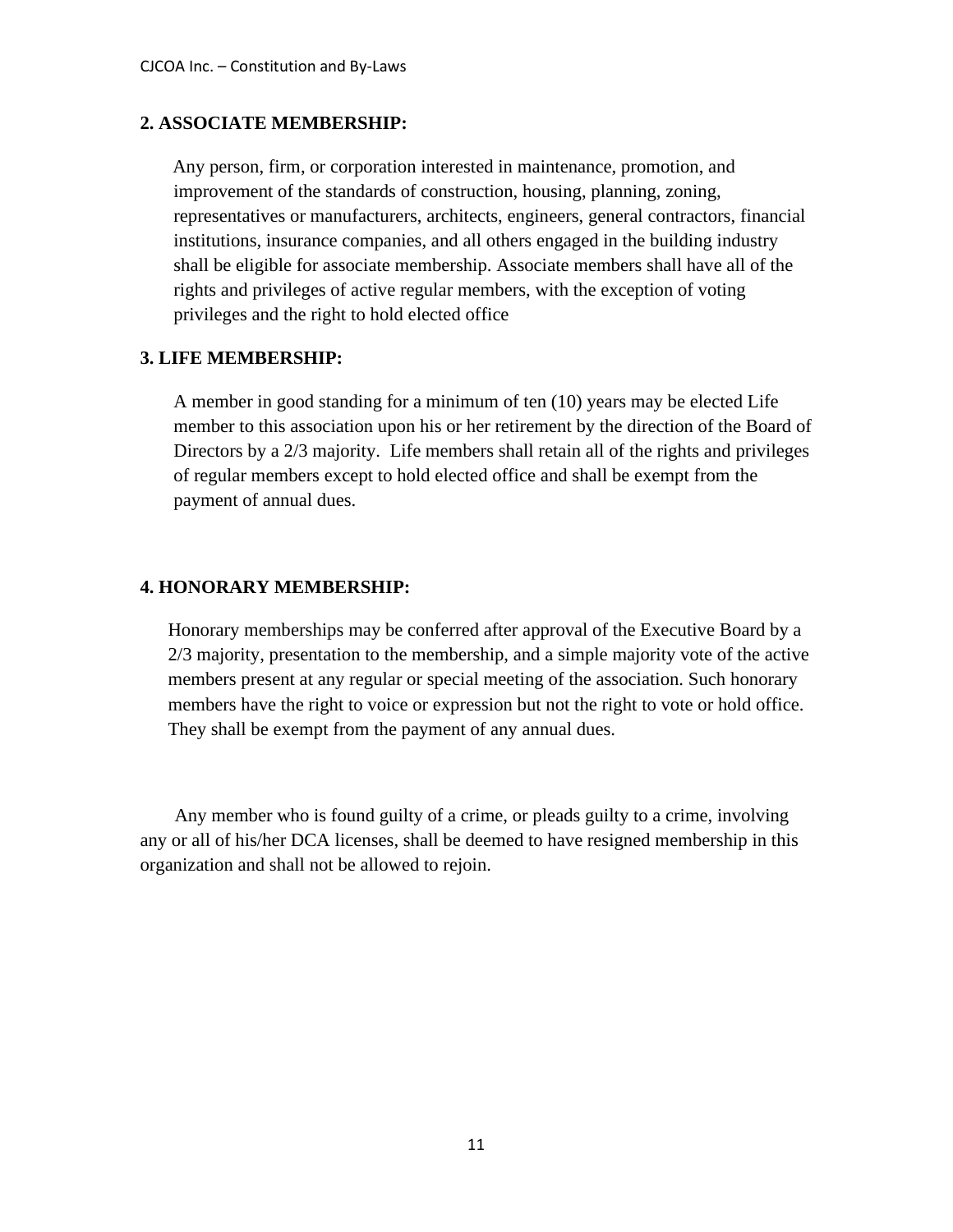#### *ARTICLE IV*

#### DUES ASSESSMENT AND TERMINATION OF MEMBERSHIP

#### **DUES**:

The annual dues of the association shall be set at the January regular business meeting. If dues are not paid for a period of twelve (12) months, membership may be terminated.

#### *ARTICLE V*

#### DUTIES OF OFFICERS

The officers of this Association shall be President, Vice President, Secretary and Treasurer. Each shall be an active member of the Association. Nominations shall be submitted to the membership by a duly appointed Nominating Committee. An effort should be made by the Nominating Committee to select candidates that will give equal representation to the counties that comprise the Association. All officers of this Association shall be elected for a term of two years, and can be re-elected for indefinite successive terms. Retiring officers are required by the By-Laws to submit all records, data and pertinent information of the Association to their successors following the election of said successors.

#### **1. PRESIDENT:**

The President shall be the Chairman of the Executive Board and preside over all meetings of the membership held for the purpose of transacting association business. He or she shall appoint all committees either on his or her own initiative, or at the request of the Executive Board. The President shall be ex-officio member of all committees.

#### **2. VICE PRESIDENT:**

The Vice President shall assume and exercise all the powers and duties of the President in the event of his or her absence, and shall perform such other duties as may be assigned to him or her by the Executive Board. The Vice President shall be Exofficio member of all committees.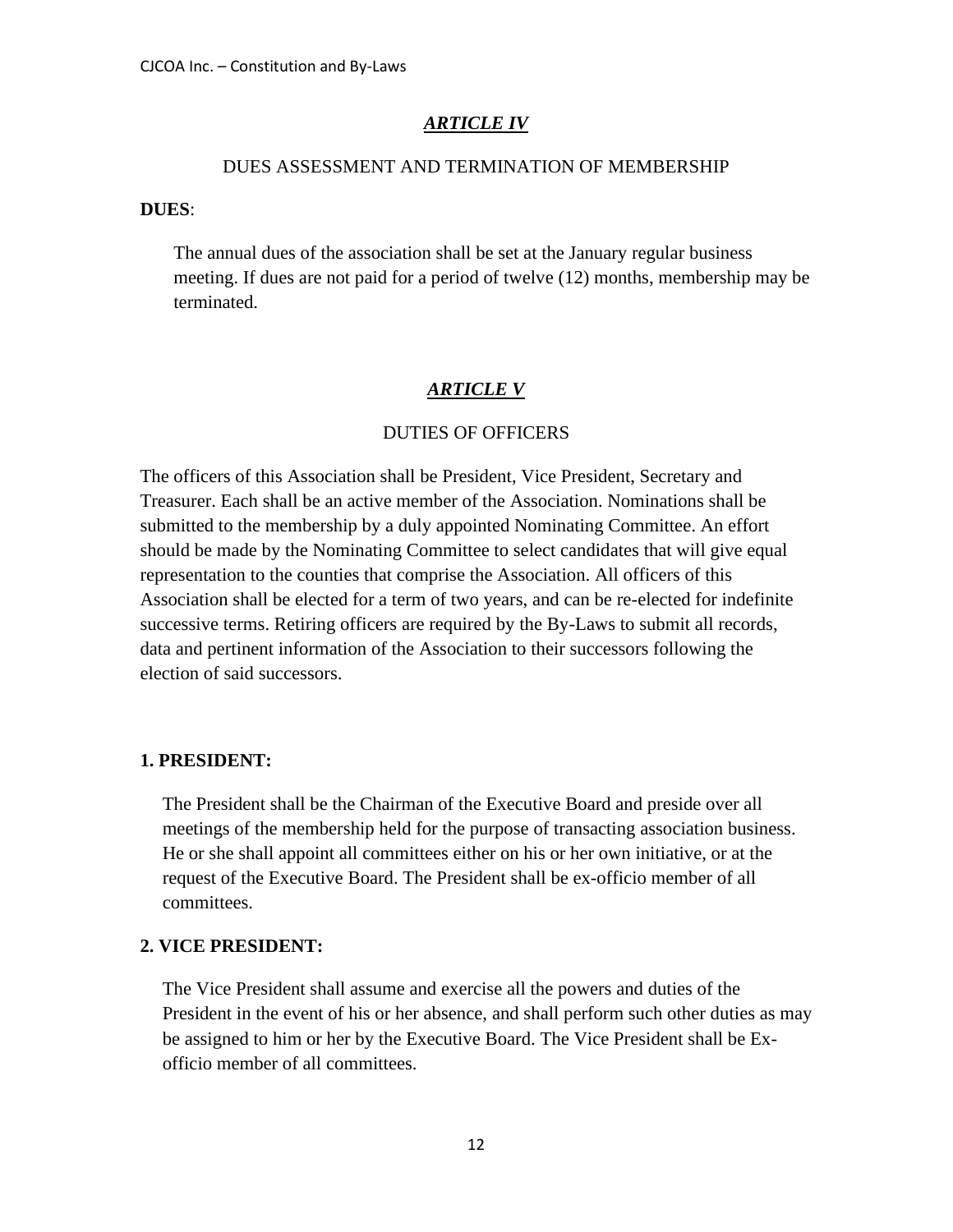#### **3. SECRETARY:**

The Secretary of the Association shall give notice and keep minutes of all meetings, have custody of the records, and shall take care of all correspondence for the association.

#### **4. TREASURER:**

The treasurer shall be the chief financial agent of the Association and shall exercise such authority and perform such duties as may be prescribed by the Executive Board. The Treasurer shall have custody of all funds, securities, and legal financial instruments of the Association, and be responsible for their safekeeping.

He or she shall determine the manner of depositing and safekeeping of such funds, subject to the approval of the Executive Committee.

#### *ARTICLE VI*

#### ELECTION OF OFFICERS

 1. **Regular Election:** Elections occurring at the expiration of a term of office shall be considered a regular election and be held at the November meeting. The terms of Executive Officers shall end immediately before midnight December 31<sup>st</sup> every other year.

(a) If nominations and elections do not take place at the designated times, the officers presently in office shall hold over until such time the nominations and elections take place, which is to be the earliest date possible.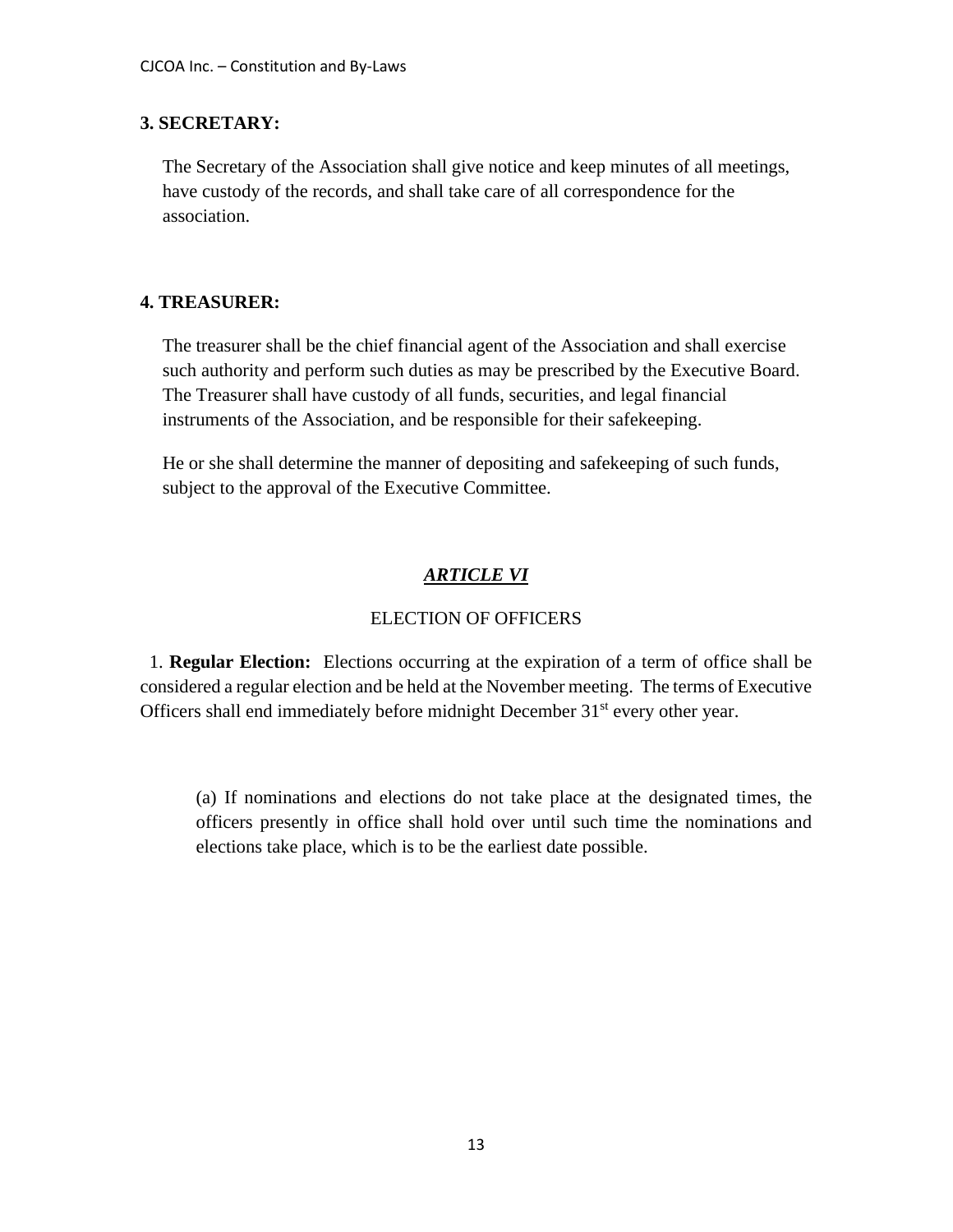**2. Special Election:** An election occurring because of a vacancy during an unexpired term of office shall be considered a special election. If a vacancy occurs at a regular meeting [such as in the case of a resignation], the vacancy shall be filled at the next regular meeting. If a vacancy occurs between regular meetings [such as in the case of a death], the vacancy shall be officially noted at the regular meeting subsequent to the occurrence and the vacancy shall be filled at the next regular meeting.

(a) A vacancy occurring in the office of president shall automatically be filled by the vice-president for the balance of the unexpired term, with the office of vicepresident being filled by election.

(b) Vacancies occurring in all other elective offices shall be filled by election.

**3. Candidacy:** Members wishing to be a candidate for elective office at a regular election shall submit a letter of intent to the Nominating Committee during the month of September. Members wishing to be a candidate for a vacated elective office shall submit a letter of intent to the Nominating Committee during the period between the regular meeting when the vacancy occurred or was made official and the following regular meeting. The Nominating Committee shall determine the eligibility of such members in conjunction with By-Laws

**4. Nominations by Committee:** For a regular election, the Nominating Committee shall present its report at the regular meeting in October, giving a list of eligible candidates for each term of office expiring at the end of the year. For a special election, the Nominating Committee shall present its report at the regular meeting following the regular meeting at which the vacancy occurred or was made official, giving a list of eligible candidates for the unexpired term of office. The Nominating Committee shall present the report for each office to be filled, naming the nominees in the order in which the offices are listed in By-Law Article V.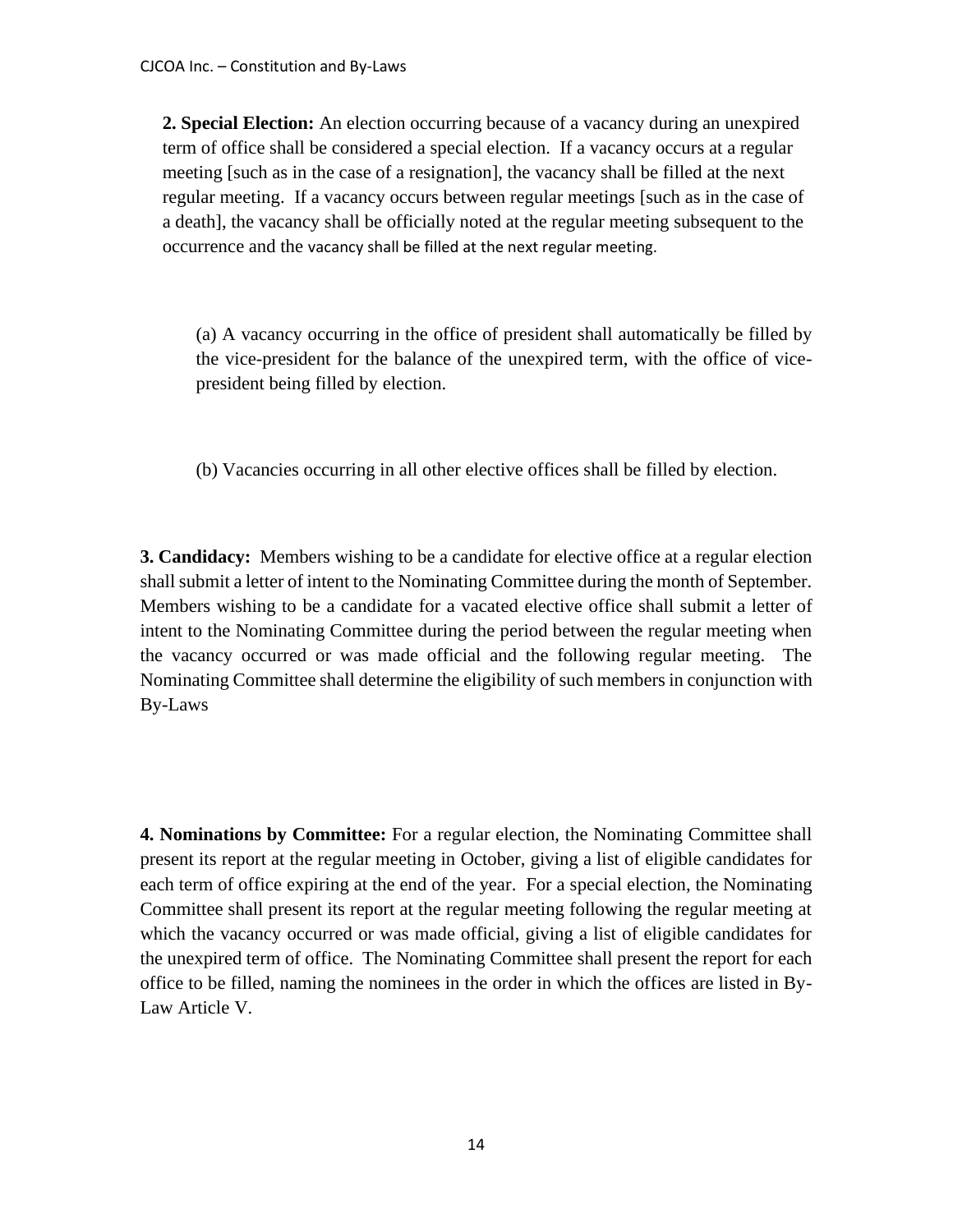**5. Nominations from the Floor:** Subsequent to the report of the Nominating Committee, nominations will then be made from the floor. Each office will be opened singularly and the committee chair shall call for nominations in the order in which the offices are listed in By-Law Article V. When the committee chair has called for nominations from the floor, a member wishing to make a nomination shall rise and make the nomination. No second shall be required to nominate a member.

(a) The member nominated must accept the nomination verbally or, if not present at the meeting, in writing for the member to be a candidate for the office. If the member does not accept the nomination, or instead offers a declination, the member shall not be a candidate for the office.

(b) The committee chair shall then ask for any further nominations. The committee chair repeats each nomination until all nominations for the office have been made. When it appears that no one else wishes to make a nomination, the committee chair shall ask again if there are any further nominations, and if there is no response, the committee chair shall declare the nominations for that office are closed, without waiting for a motion to that effect. The committee chair shall then move to the next office in the order in which the offices are listed in By-Law Article V.

(c) The same person can be nominated for more than one office.

(d) When more than one person is to be elected to an office no one may nominate more than one person for the office until every member wishing to nominate has had an opportunity to do so. In no event may any one member nominate more persons than there are places to fill.

(e) For a regular election, nominations from the floor will be open again at the regular meeting in November, following the procedure outlined above in this section.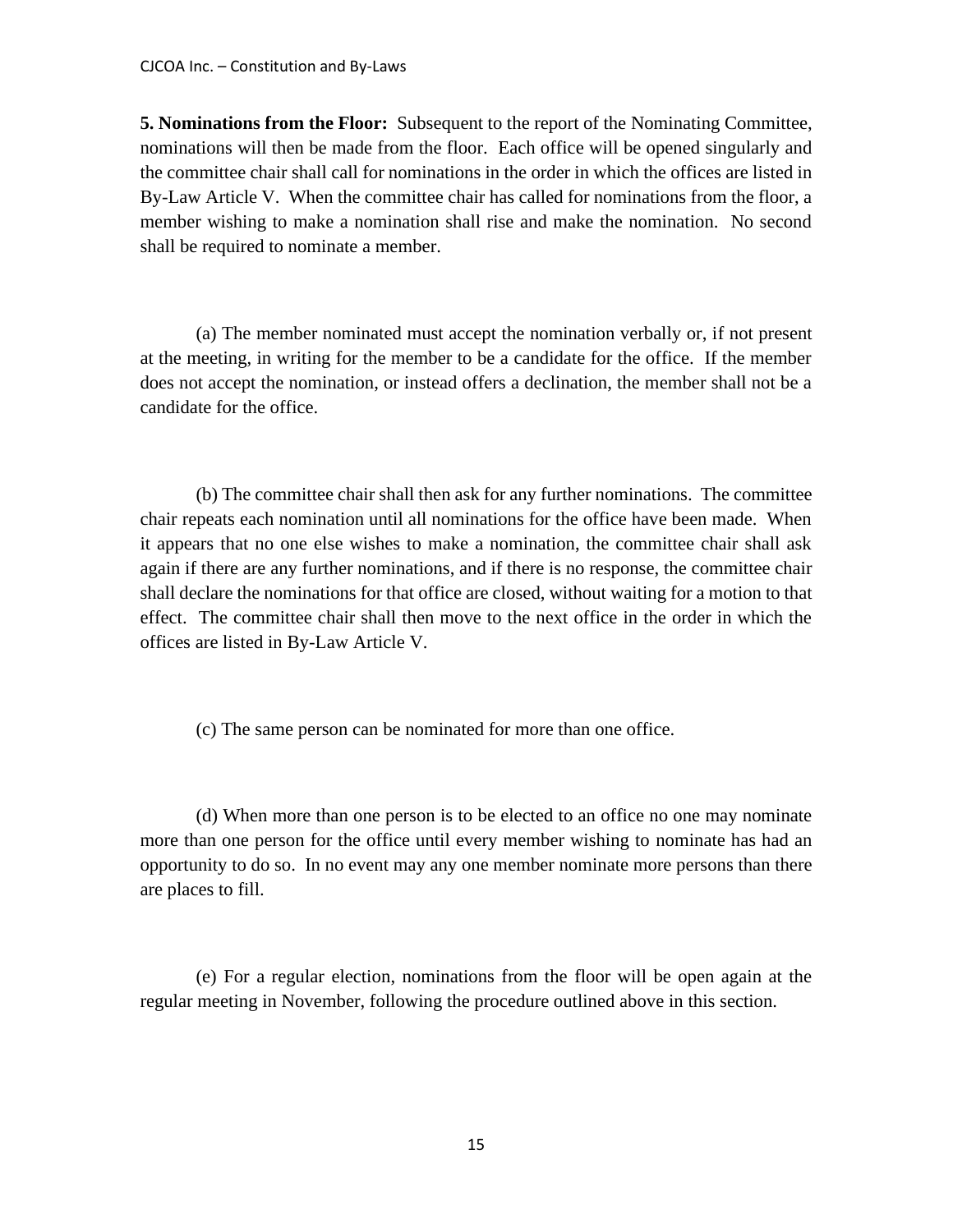#### *ARTICLE VII*

#### COMMITTEES & DUTIES OF:

#### **EXECUTIVE BOARD:**

The executive committee shall consist of the duly elected officers and the immediate past President.

Duties:

**1:** The Executive Board shall manage the affairs, property, and interests of the association.

**2:** A majority of the Executive Board shall be necessary at all Executive Board meetings, as well as all regular business meetings, to constitute a quorum for the transaction of business.

**3:** Special Meeting of the Executive Board may be called at any time by the President or by any member of the Executive Board; to be held at such time and place as may be designated. Notice of all special meetings of the Executive Board shall be given to each committee member ten (10) days in advance by letter, e-mail, or delivered personally by the Secretary, or by any member of the Executive Board.

**4:** A majority of the Executive Board shall have the full power to fill any vacancies among the officers or Executive Committee Members of the Association until the next regular election.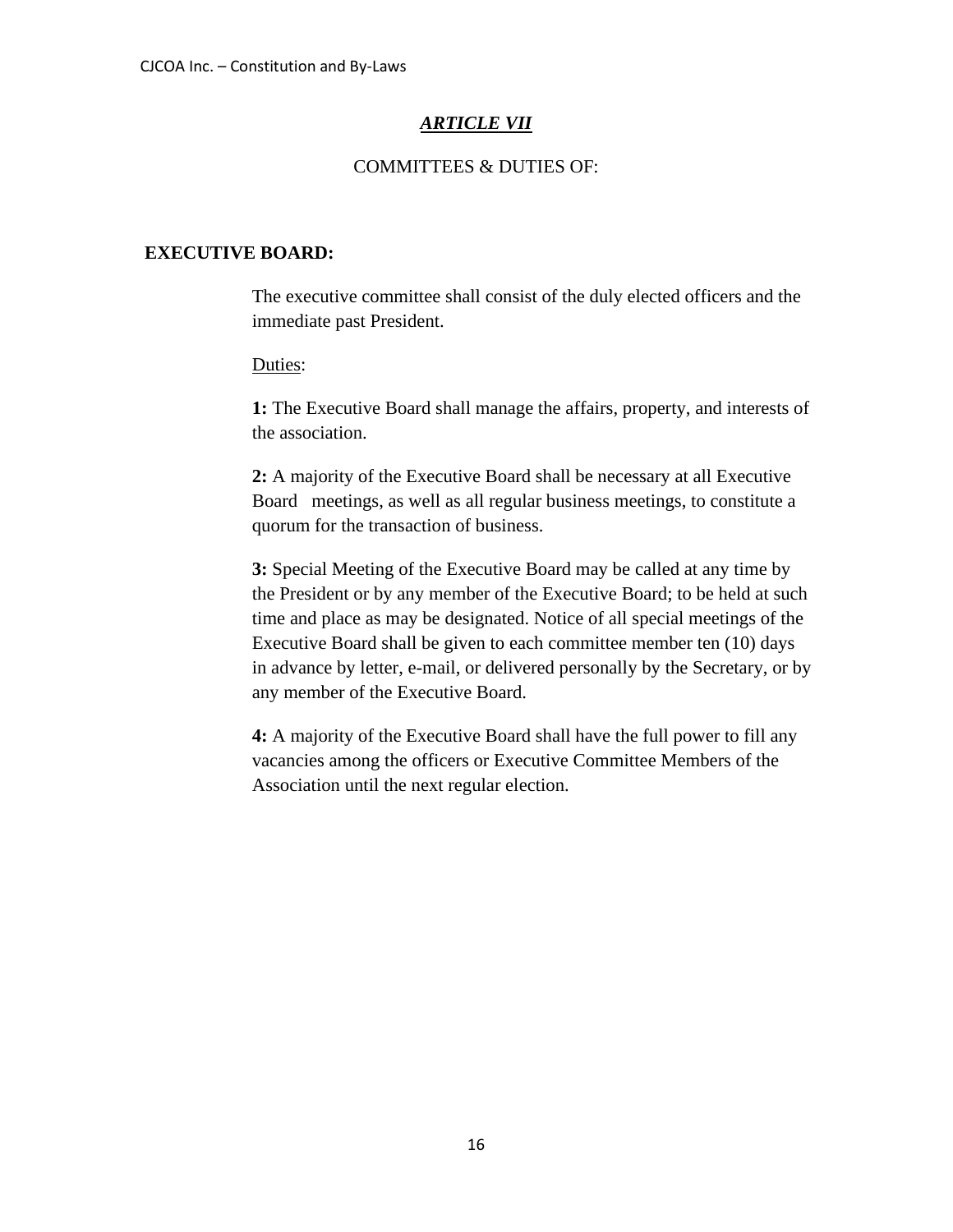#### **BOARD OF DIRECTORS:**

The Board of Directors shall consist of the duly elected officers, past Presidents as appointed by the standing President, and two at-large members.

Duties:

**1:** The Board shall assist the Executive Board with the affairs of the association.

**2:** A majority of the Board shall be necessary at all Board of Director meetings to constitute a quorum for the transaction of business.

**3:** Special Meeting of the Board may be called at any time by the President or by any member of the Board of Directors; to be held at such time and place as may be designated. Notice of all special meetings of the Board shall be given to each committee member ten (10) days in advance by letter, e-mail, or delivered personally by the Secretary, or by any member of the Board. The Board of Directors shall meet at least twice a year or as directed by the standing President.

#### **LEGISLATIVE COMMITTEE:**

Each year, the President shall appoint a Legislative Committee.

Duties:

The Legislative Committee shall analyze all legislative requests and concerns of members. If the requests have merit, committee shall prepare tentative bills for submission to the Executive Board. After passage by the Executive Board and approval by the Association at a regular or special meeting, any bills shall be handled by the chairman in the best manner possible for passage.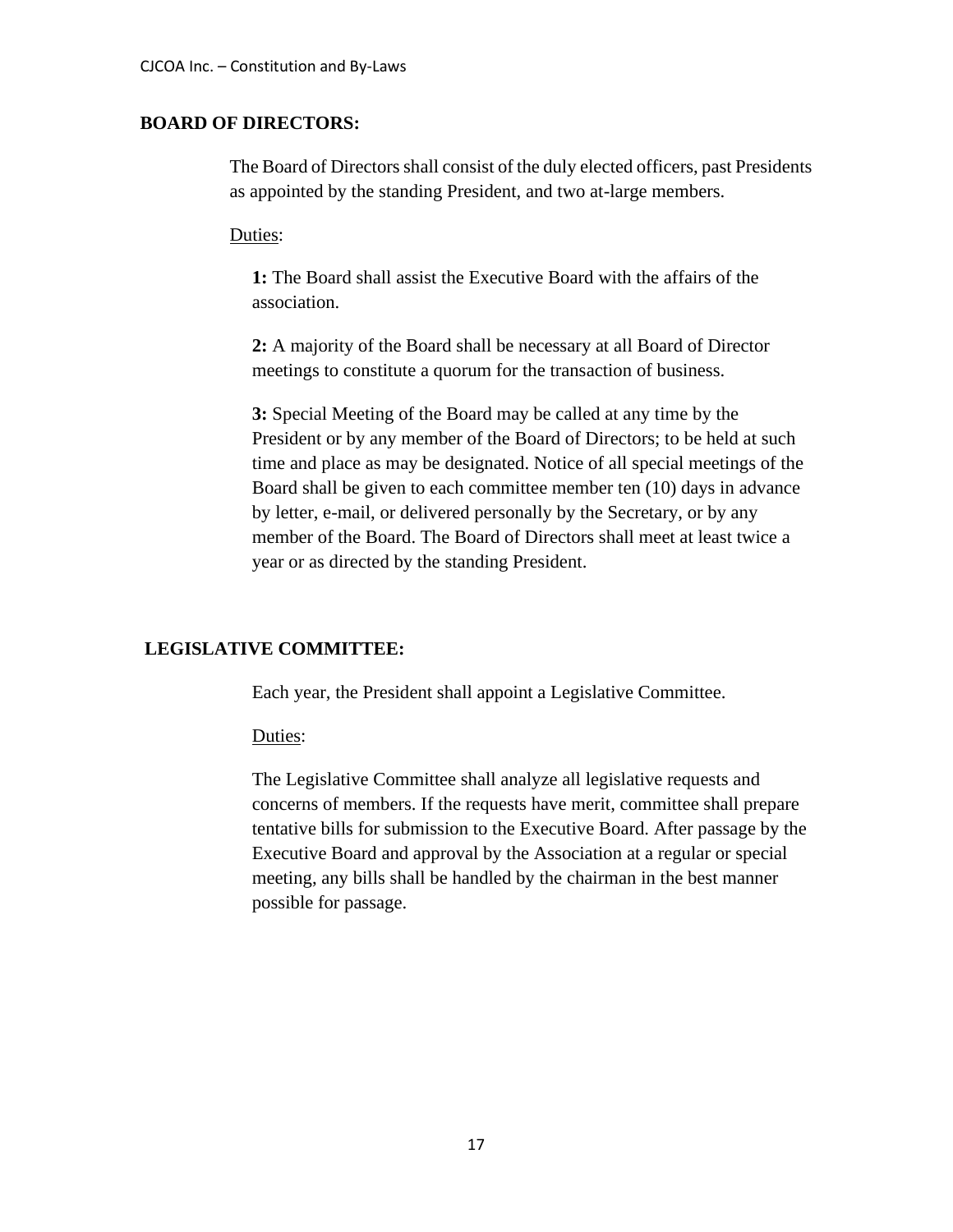#### **FINANCE & AUDIT COMMITTEE:**

The Audit Committee shall consist of three (3) members from the membership of the association.

Duties:

The Audit Committee shall audit the books in January to verify treasurers accounting.

#### **EDUCATION COMMITTEE:**

Each year, the President shall appoint an Education committee.

Duties:

This committee shall arrange and schedule as many educational programs as the Association's calendar permits.

#### **MEMBERSHIP COMMITTEE:**

Each year, the President shall appoint a membership committee.

Duties:

The membership committee shall seek new members to the association.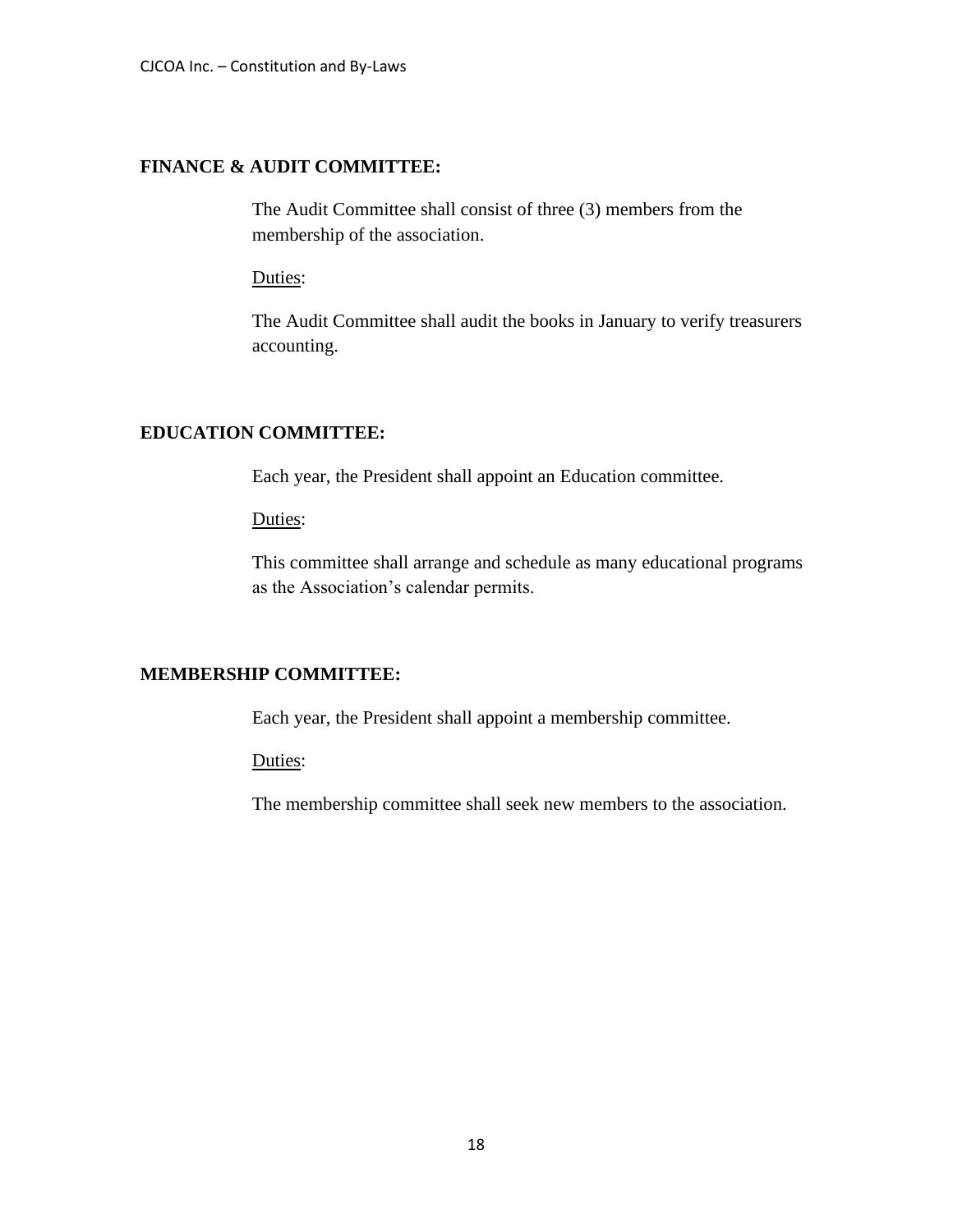#### **BY-LAWS COMMITTEE:**

Each year, the President shall appoint a By-Laws committee.

Duties:

Duties shall be to study and evaluate the needs of the Association, and to recommend to the Executive Committee changes to the Constitution and By-Laws deemed necessary to further those needs.

#### **HISTORICAL COMMITTEE:**

The Historical Committee shall consist of the President and three (3) immediate past presidents.

#### Duties:

It shall be the duty of this committee to keep records and events of the Association since its inception to the present time in chronological order.

#### **SCHOLARSHIP COMMITTEE:**

The Scholarship Committee shall consist of (3) members in good standing.

Duties:

It shall be the duty of this committee to distribute, and review returned applications for the annual Scholarships and Merit Award. It is the responsibility of the applicant to complete all forms and return application on time. These applications forms must be accurately and completely filled out. This committee will make a decision and advise the Executive Board prior to the December meeting of the recipients. In the event of multiple approved applications the committee shall make a decision on two recipients for the scholarships by a point system designed by the committee. Also one merit award will be decided by the committee. Disbursement of funds for the awards shall be decided each year by the Executive Board.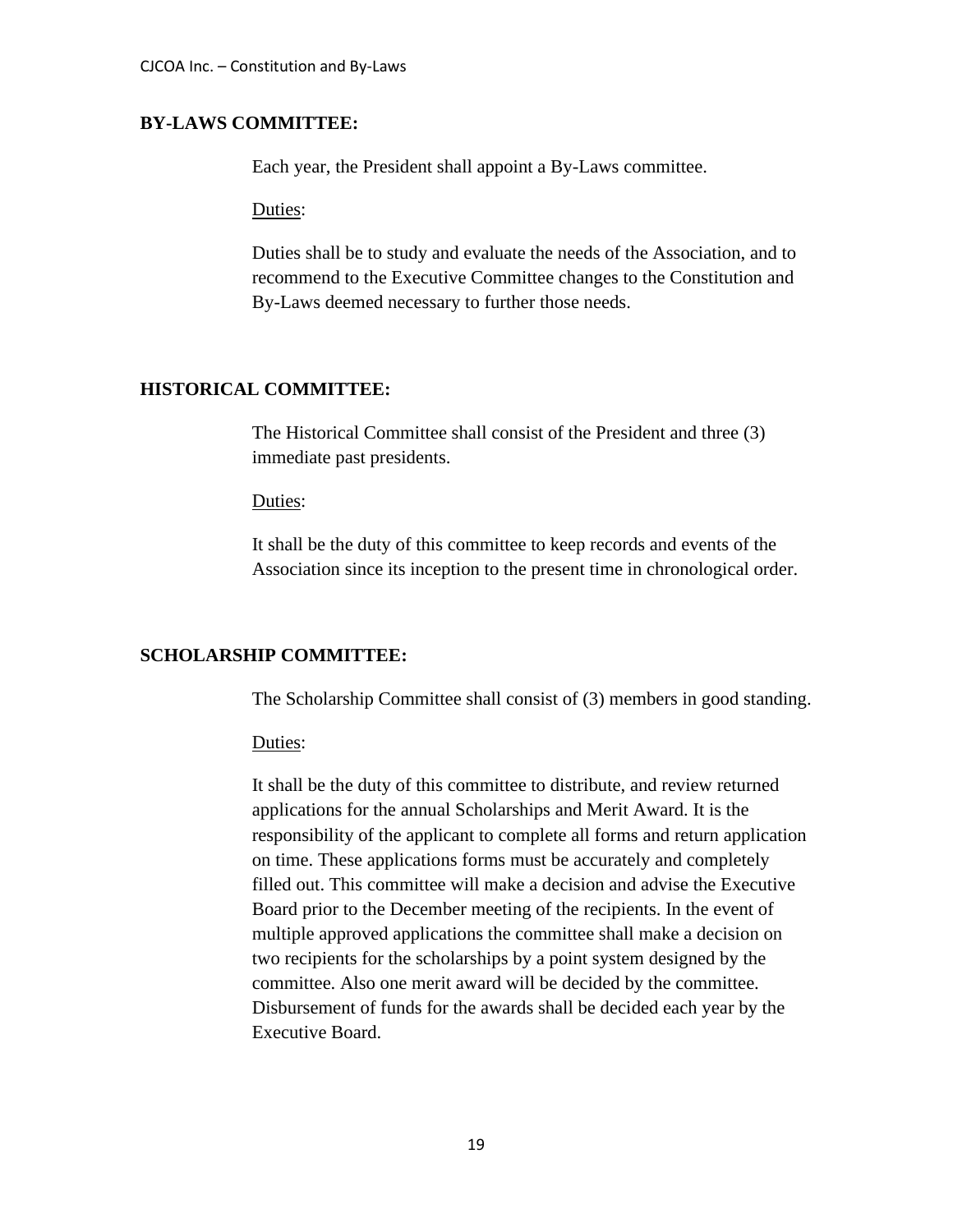#### **GOOD & WELFARE COMMITTEE:**

Each year, the President shall appoint a Good & Welfare Committee.

#### Duties:

To keep the membership advised of any member of the Association who is ill or has passed away. The Good & Welfare Committee shall convey the Association's best fitting wishes and/or condolences as deemed.

#### **PROGRAM COMMITTEE:**

Each year, the President may appoint a program committee,

Duties:

The Program Committee shall arrange all details connected with the annual, monthly, and special meetings as to time, place, and program.

#### **PUBLIC RELATIONS COMMITTEE:**

Each year, the President may appoint a Public Relation Committee.

Duties:

The duties of the Public Relations Committee shall be to have announcements and other information pertaining to the Association published in the local newspapers and other areas.

#### **CODE CHANGE COMMITTEE:**

The President may appoint four (4) members to act as the Code Change Committee. The members shall be one (1) from each sub-code.

Duties: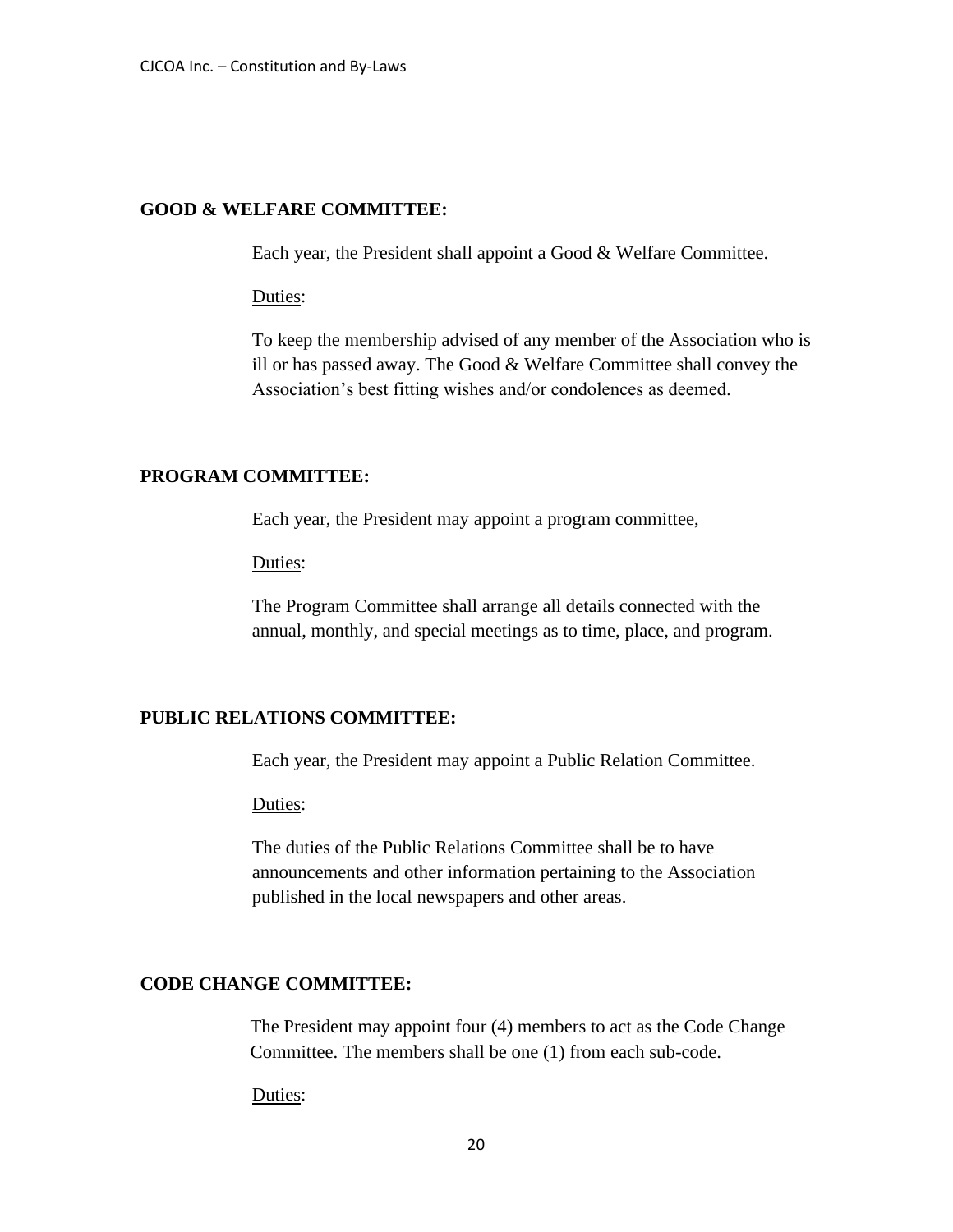The duties of the Code Change Committee shall be to recommend changes to each of the international codes.

#### **NOMINATING COMMITTEE:**

The president shall appoint a Nominating Committee at the September meeting.

Duties: The Nominating Committee shall select not less than one (1) name from among the active Regular membership in good standing, or Life membership as a candidate for each office. The duties of the committee shall be to make nominations, with the consent of those nominated, and to prepare a ballot for the election of those nominated to be presented at the regular November meeting. Any life member or active member in good standing may be nominated. October is the month of nominations for officers who can be nominated by Certified Letter and nominees must agree to serve in the office. The election shall take place at the November meeting.

#### **AD-HOC:** (liaison)

- A. Building Safety Conference Week
- B. Architect's Association
- C. Department of Community Affairs (DCA)
- D. ICC Representative
- E. ICC Region VII

#### **WEBSITE COMMITTEE:**

Each year, the President may appoint a website committee,

Duties:

The website Committee shall arrange all details connected with the website and coordinate the updates.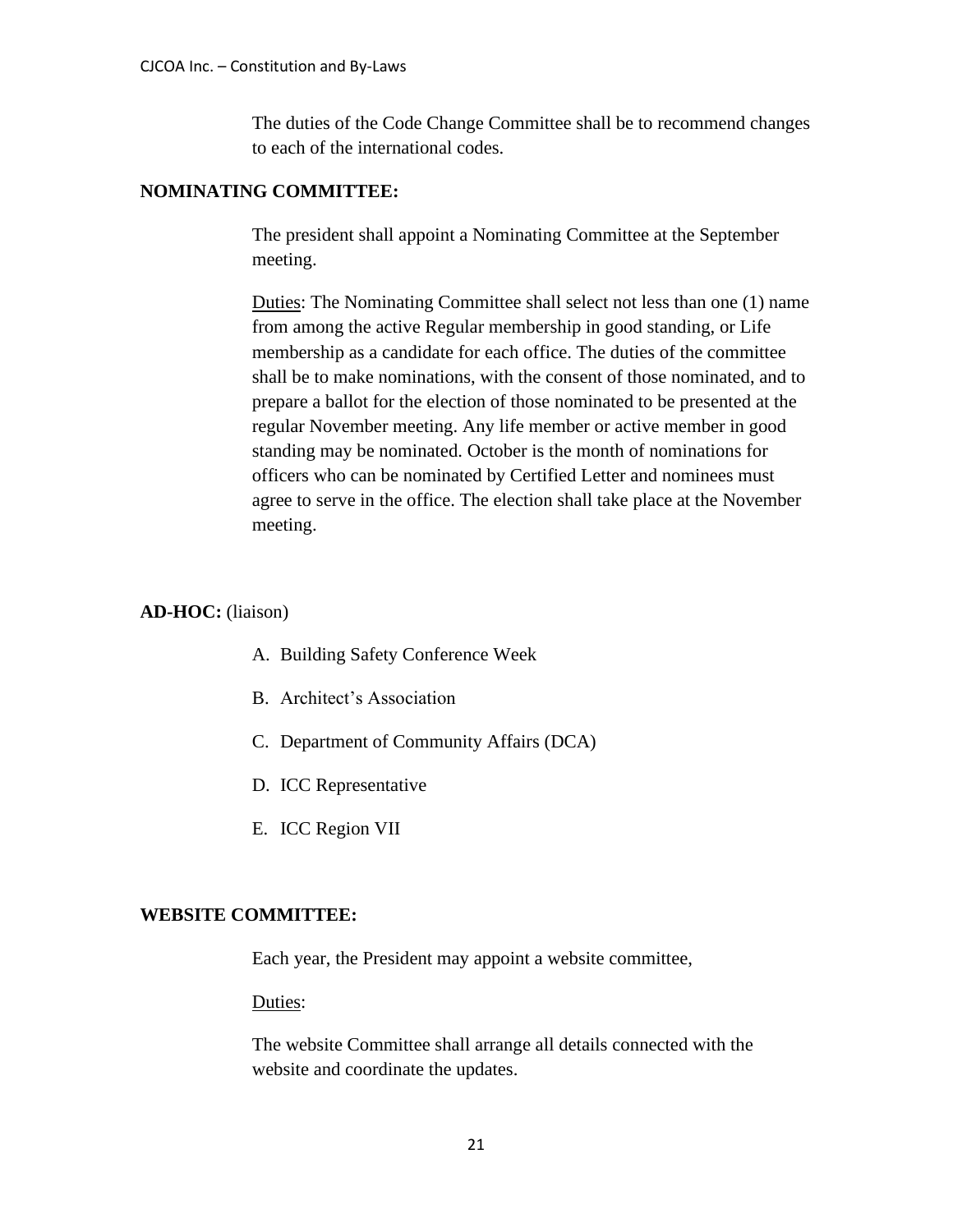#### **OTHER COMMITTEES:**

Special Committees:

Each year the President shall appoint such other committees, as he or she deems necessary to achieve the purposes, aims or objectives of the Association.

#### *ARTICLE VIII*

#### MEETINGS

#### **ANNUAL MEETING:**

The Annual meeting shall be held on the First Wednesday in January.

#### **REGULAR MEETINGS:**

Regular meetings shall normally be held on the first Wednesday of the month, except no regular meetings for the months of July and August.

#### **SPECIAL MEETINGS:**

Special meetings of the association shall be held at the call of the President, Executive Board, or upon request in writing by any five (5) members of the Association. At least five (5) days' notice of the time, place and purpose of the meeting shall be given to all members of the association by the secretary. Such notice may be given in person or by telephone, e-mail, or by mail sent to the member's last known address.

#### **EXECUTIVE BOARD MEETINGS:**

The Executive Board shall meet monthly.